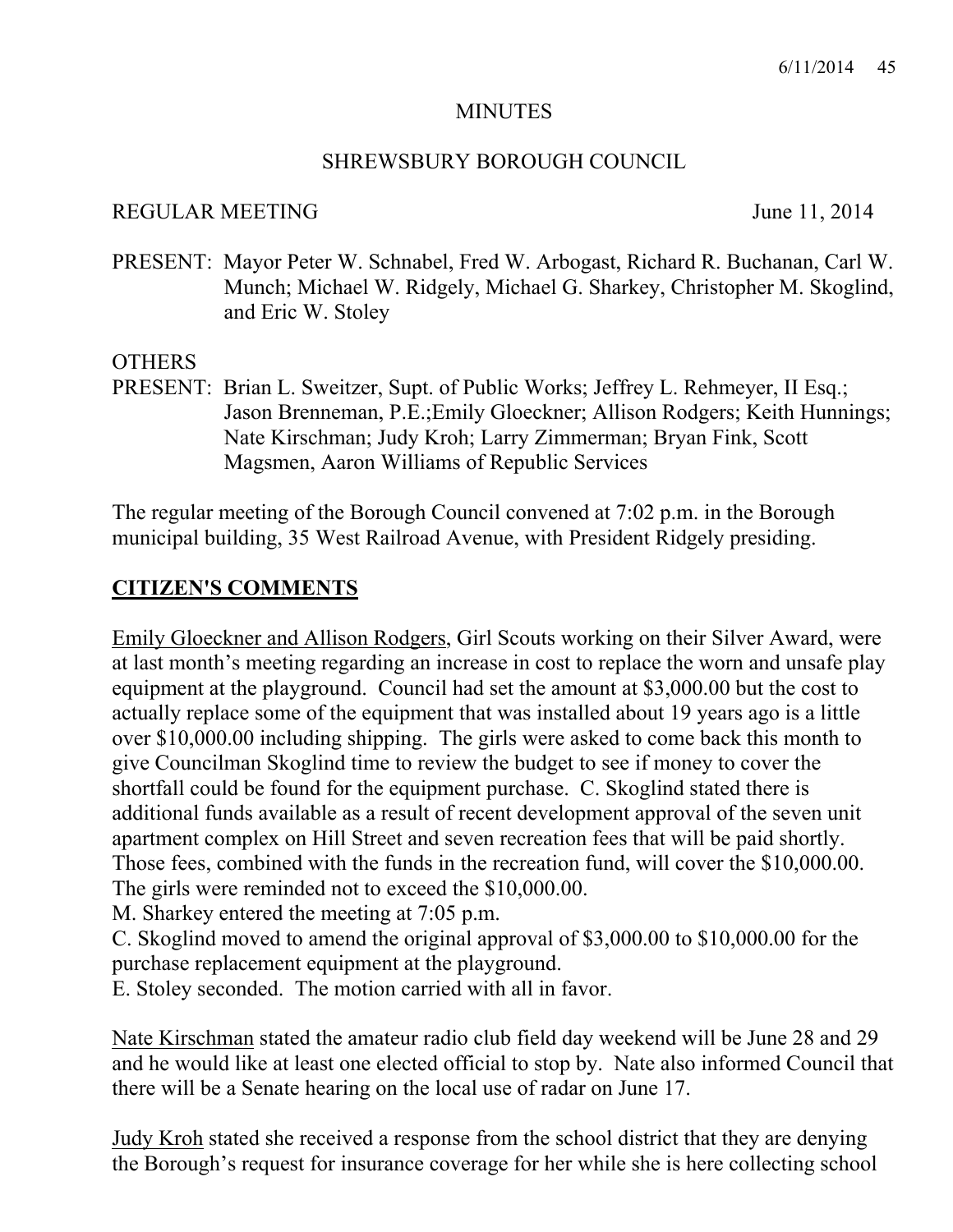taxes. The Borough's insurance will cover liability and property coverage. Judy was told she can still use the municipal building to collect the taxes.

Republic Services Bryan Fink, Scott Magsmen, and Aaron Williams were present to discuss the problems the Borough is having with the refuse service. The contract started on February 1 and Republic Services was notified twice by e-mail of problems. The first was the route supervisor was not in town on trash days as required by the contract and the second more serious infraction was four missed streets on the Saturday, May 31 collection. Recycling bins were being thrown up into yards and were being thrown out by the recycling thrower. Republic Services delivered 38 replacement recycling bins last Friday and supplied the Borough with stickers marked 'recycling' for residents to place on any larger bins that they purchase on their own. Bryan Fink stated they are committed to provide hassle-free service. Bryan Fink was asked if the drivers all had route maps, street-by-street for them to follow if there are helper trucks in town. There are maps showing the streets to be collected, but not a street-by-street listing or turn-by-turn route sheet. The office had supplied a printed address listing and an electronic version to the route supervisor, Scott Magsmen, in early February. They were told their management process is failing and the drivers need a list of all the streets. Bryan stated that last Friday both he and Scott drove the route street by street checking on the crews. E. Stoley stated he would like to see a written action plan prepared by Republic Services to include a route map to be provided to each driver, requirement of the supervisor to follow the route, bins will not be thrown up into yards or thrown away unless directed to do so. The Borough should have a copy of the route maps also. C. Skoglind stated he would like this placed on the agenda each month to follow the service and he is very close to voting to cancel the contract. F. Arbogast stated the Dumpster behind the fire hall is positioned correctly now but it took awhile. M. Ridgely stated there was a meeting with Bryan, Scott, himself and the secretary on June 3. There was one collection since then which went smoothly because the supervisor was checking on all of the streets. E. Stoley stated when Council entered into the contract with Republic Services it was for top notch service and the only complaints he received during the past month was about its service. He, also, is close to voting to cancel the contract. Solicitor Rehmeyer advised that the Borough could have imposed a fine for the first infraction of the route supervisor not being in town on numerous collection days and for missing four streets on May 31 or the Borough could have started the process to cancel the contract. In response to questions from the Borough solicitor, Bryan Fink acknowledged and agreed that the recent mistakes were so severe as to justify the imposition of fines for mass violations and even termination of the contract. Mr. Fink also agreed that further problems of the same or a similar nature certainly would warrant the imposition of fines or termination of the agreement by the Borough. Bryan Fink promised that Republic Services would rectify the problems with the service.

Nate Kirschman asked Bryan Fink if the crew could place the empty trash cans and bins in a way so they aren't in the lane of travel.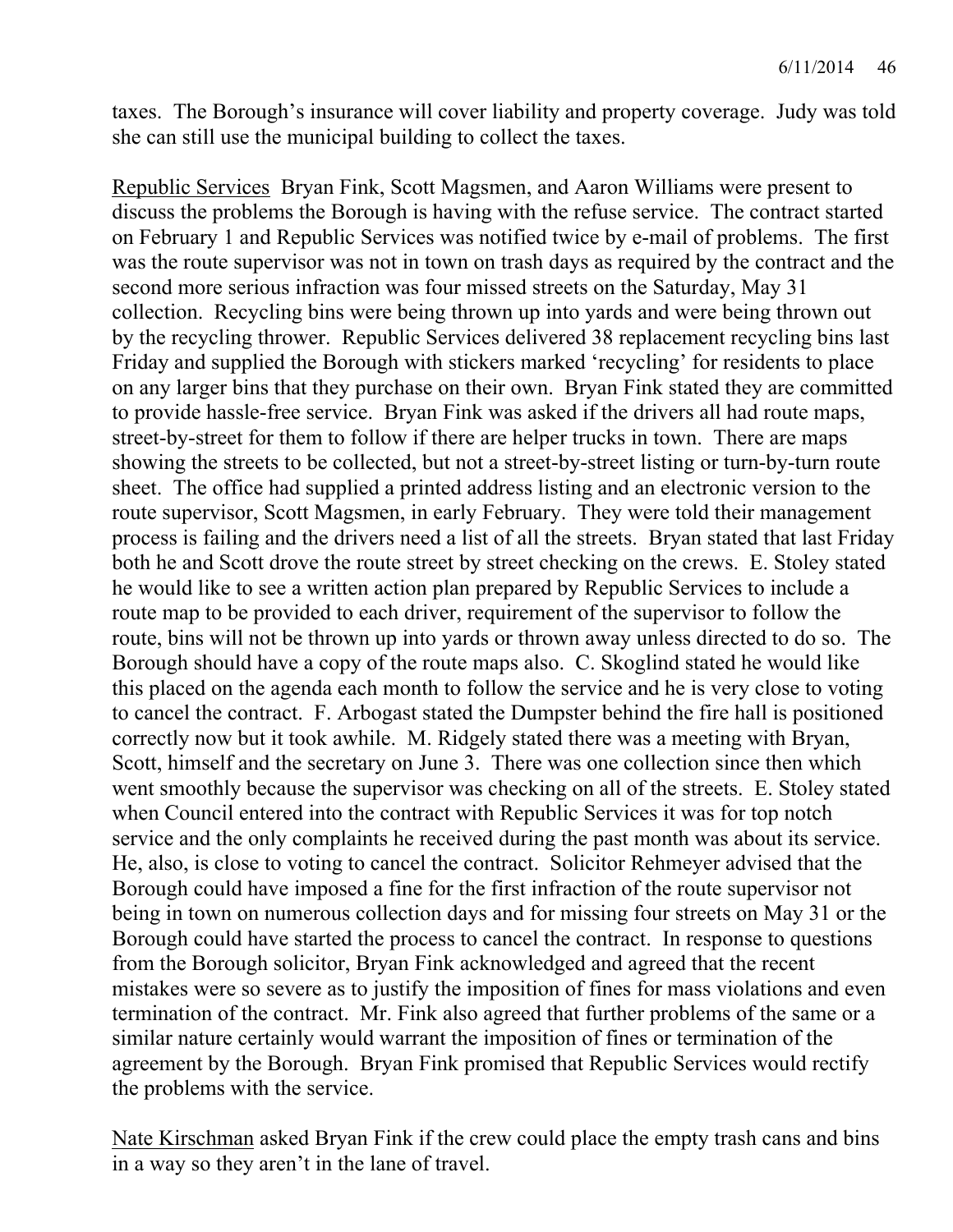## **APPROVAL OF MINUTES**

The minutes of the May 14 meeting were approved by mutual consent by those who were at that meeting.

## **APPROVAL OF EXPENDITURES AND REPORT OF ACCOUNTS**

C. Skoglind moved to approve the expenditures and report of accounts for April. M. Sharkey seconded. The motion carried with all in favor.

- C. Skoglind moved to approve the expenditures and report of accounts for May.
- F. Arbogast seconded. The motion carried with all in favor.

## **BILL LIST**

The bill list for May was presented: General account: check numbers 12225 thru 12283; Water account: check numbers 5172 thru 5188; Sewer account: check numbers 4808 thru 4824; Highway Aid account: 892 and 893.

- C. Skoglind moved to approve the bill list for May, 2014.
- R. Buchanan seconded. The motion carried with all in favor.

## **APPROVAL OF PAYROLL REGISTER**

- C. Skoglind moved to approve the May 12 and 27 payroll registers.
- M. Sharkey seconded. The motion carried with all in favor.

## **SUBDIVISION & LAND DEVELOPMENT**

## **Codes Enforcement** – Keith Hunnings

11 permits were issued and there were eight complaints. The wall at 3 South Main Street has been taken down and plans will be submitted for reconstruction. The billboard will be replaced but will be smaller. Keith was asked to look at the pile of metal at the recycling business on Onion Boulevard.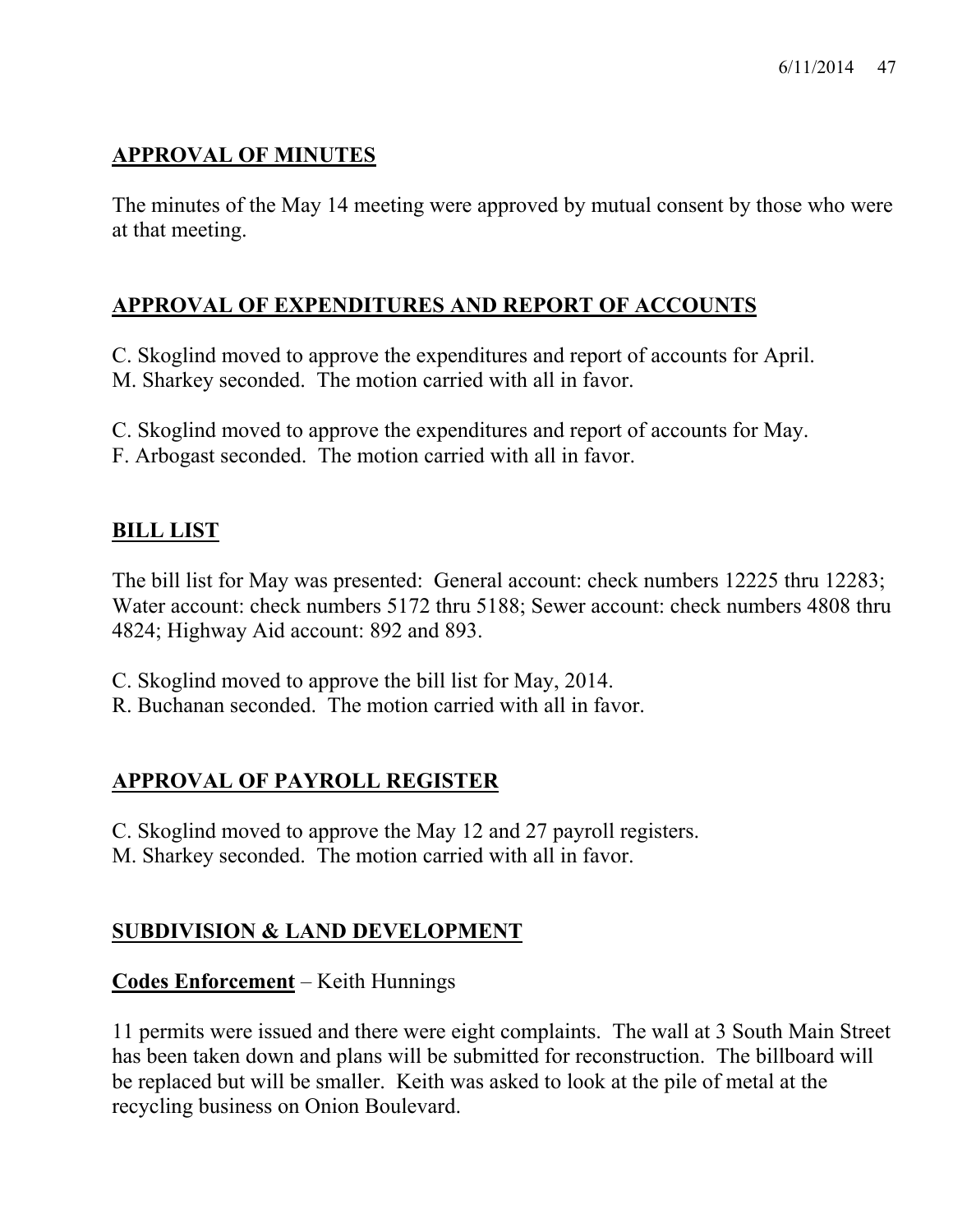## **Southern Regional Police Department** – Richard R. Buchanan

Buck highlighted the April police report. There were 50 citations and 34 warnings issued. Buck presented a graph showing tracked hours. As of now, Glen Rock Borough was at 14%; New Freedom Borough 29%; Shrewsbury Borough 32%; and Stewartstown 25%. South Eastern School District received a grant for a full-time school resource officer. There is a citizen who attends the police commission meetings who feels the non-members are not being charge enough for the police services they receive.

#### **ENGINEER'S REPORT**

#### Tolna Junction Sewer Replacement

| Two bids were received: DeTraglia Excavating, Inc. | \$51,400.00 |
|----------------------------------------------------|-------------|
| <b>MacMor Construction</b>                         | \$73,266.80 |

E. Stoley moved to award the contract to DeTraglia Excavating, Inc. in the amount of \$51,400.00 pending receipt of the appropriate paperwork and approval by the Municipal Authority.

M. Sharkey seconded. The motion carried with all in favor.

Southern Farms Sanitary Sewer Lining

| Four bids were received: Video Pipe Services, Inc. | \$241,276.00 |
|----------------------------------------------------|--------------|
| SWERP, Inc.                                        | \$290,760.00 |
| Mr. Rehab                                          | \$337,365.25 |
| Tri-State Grouting, LLC                            | \$443,658.00 |

R. Buchanan moved to award the contract to Video Pipe Services, Inc. in the amount of \$241,276.00 pending receipt of the paperwork and approval by the Municipal Authority. E. Stoley seconded. The motion carried with all in favor.

Heathcote Glen, Phase I Street Adoption

Cardiff Road, Bedford Court and the portion of Ascot Drive in the first phase will be adopted. The centerline descriptions were done and Sol. Rehmeyer will prepare the ordinance.

**Water & Sewer** – Richard R. Buchanan

PennDOT Storm Pipe Replacement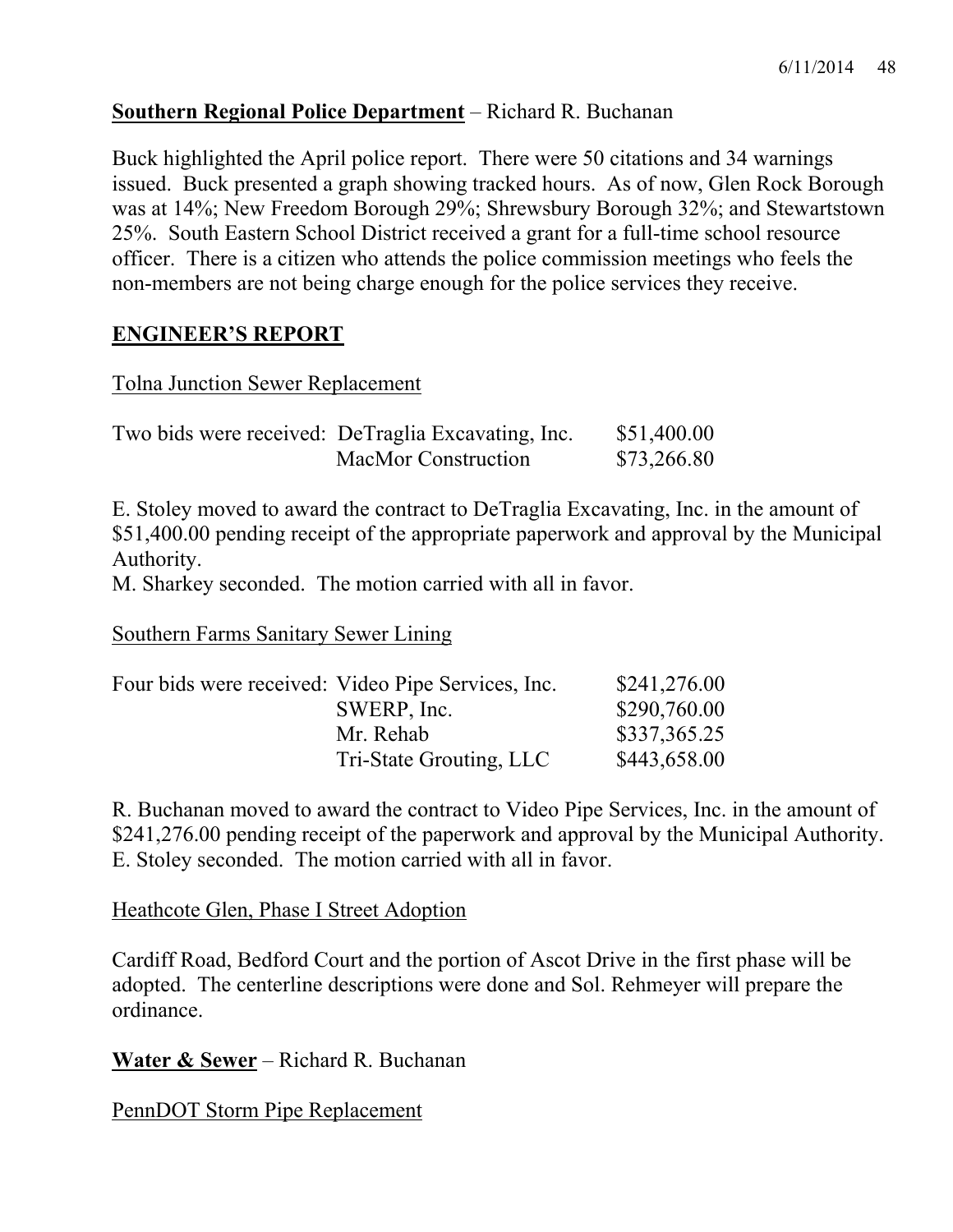PennDOT will be replacing the large stormwater pipe underneath I-83 and is requesting a right-of-way from the Borough to gain access to the pipe. Most of the equipment and work will take place on the east side of I-83. This is in a wellhead protection zone and the water source must be protected and the property must be restored. More information is needed from PennDOT before the wellhead protection committee can meet and approve the work and set restrictions. One requirement is that the Borough be named as an additional insured on PennDOT's insurance. A detailed description of chemicals should be supplied and we need to know how and where equipment will be refueled.

## Wellhead Protection Committee Meeting

The Committee may be meeting on July 23 to discuss the PennDOT pipe replacement in a wellhead protection zone at I-83 and also Geologist Mike Napolitan would be present to discuss the Smith and Blouse 72-hour pump tests and give his opinions on water availability.

## Hill Street Water Line Replacement

Eng. Lipinski provided a cost estimate to replace the four inch transite water main with six inch plastic including water services that are the Borough's responsibility, along with the paving. The total cost estimate is \$140,000.00.

R. Buchanan moved to authorize James R. Holley & Assoc. to put this work out for bids. C. Skoglind seconded. The motion carried with all in favor. The bid will include the fire hydrant that Dave Bosley of 21 S. Hill Street will pay for as part of the development of that property.

## **Public Roads & Lighting** – Michael G. Sharkey

#### Road Inspection

The Committee and Supt. Sweitzer inspected the roads on June 4.

## **Public Lands, Buildings and Finance** – Christopher M. Skoglind

#### Transfer of PLGIT Funds

C. Skoglind moved that the amount of \$100,000.00 be transferred from the PLGIT General operating fund to the PLGIT Capital Reserve fund.

## 2013 Audit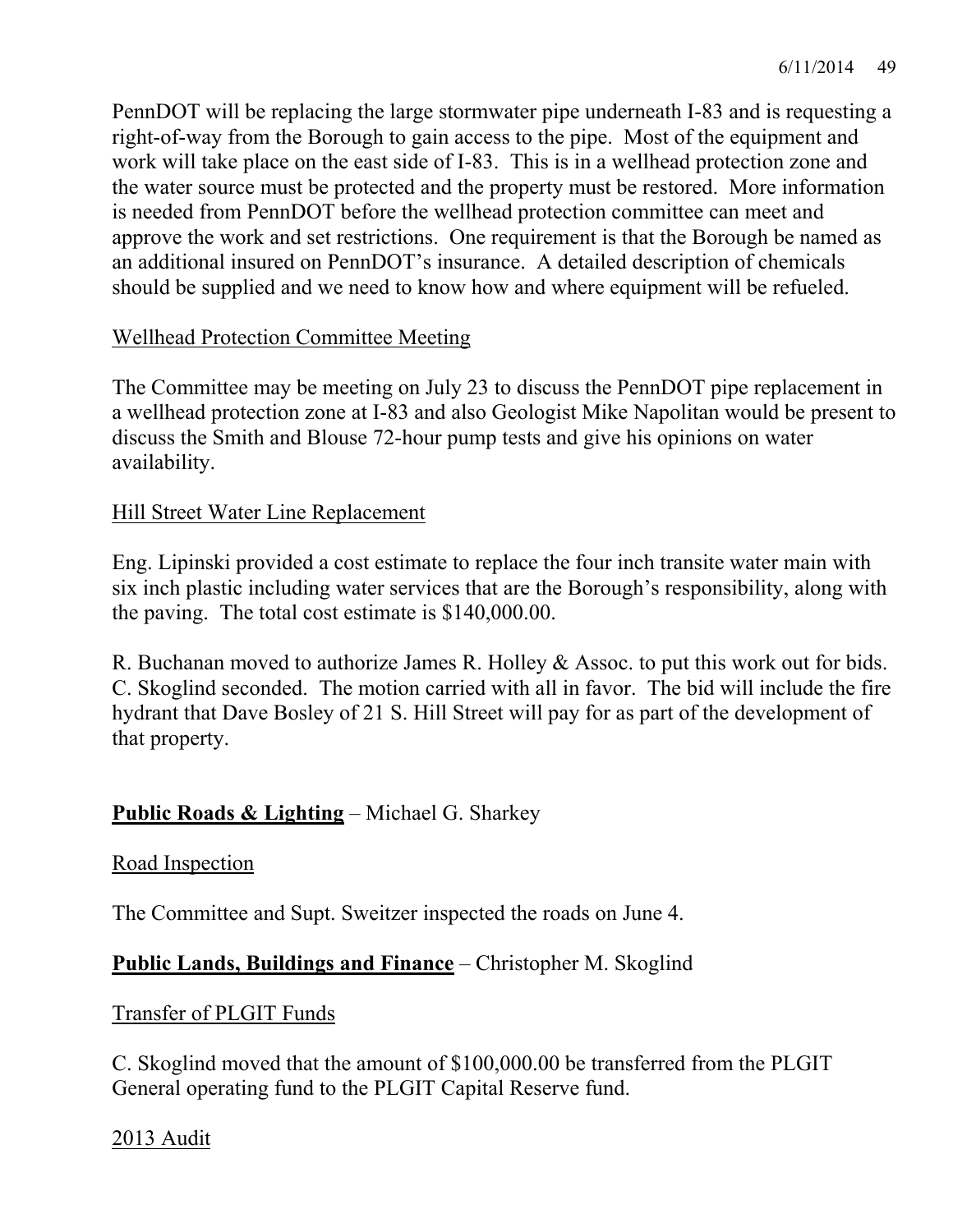The draft audit report has been received and the Committee will meet with the auditor on July 2 at 7:00 p.m.

## **SOLICITOR'S REPORT**

## Heathcote Glen II, Phase III

Sol. Rehmeyer contacted the developer to confirm that public water should be accessed through a point of connection on the portion of the one property lying within the Borough. The properties will need to be subject to a homeowner's association, the documents for which Sol. Rehmeyer will need to review.

## 95 East Forrest Avenue AutoZone

The Zoning Hearing Board denied the special exception request and the property owner has filed an appeal. The Borough has started the process to defend the appeal and the property owner may file another application to clarify some items that were questioned in the hearing decision. Mr. Davis is suggesting a meeting be held to discuss the items of concern in the Zoning Hearing Board's decision. The current land development plan has an extension in place until July 9 and Sol. Rehmeyer suggested adjustments be made or a new plan filed. Sol. Rehmeyer is suggesting that Supt. Sweitzer (Chairman of the Wellhead Protection Committee), E. Stoley, Eng. Lipinski and himself meet with Mr. Davis and the other representatives of the developer. A Brief was filed by the attorney for Queen Street Convenience. A Brief will be filed on behalf of the Borough if efforts to discuss and resolve the matter are not productive. A meeting is tentatively being scheduled for June 25, late afternoon or early evening.

#### Tax Collector Certification Fee Request

The fees cannot be adjusted during the Tax Collector's current term of office. The fees will be revisited a few months prior to the commencement of the next election process for that office.

#### Memorandum of Understanding York County Conservation District

A minor adjustment to the Memorandum of Understanding has been made to Section I.B., Item 10.

E. Stoley moved to approve the revised Memorandum of Understanding with the York County Conservation District.

C. Skoglind seconded. The motion carried with all in favor.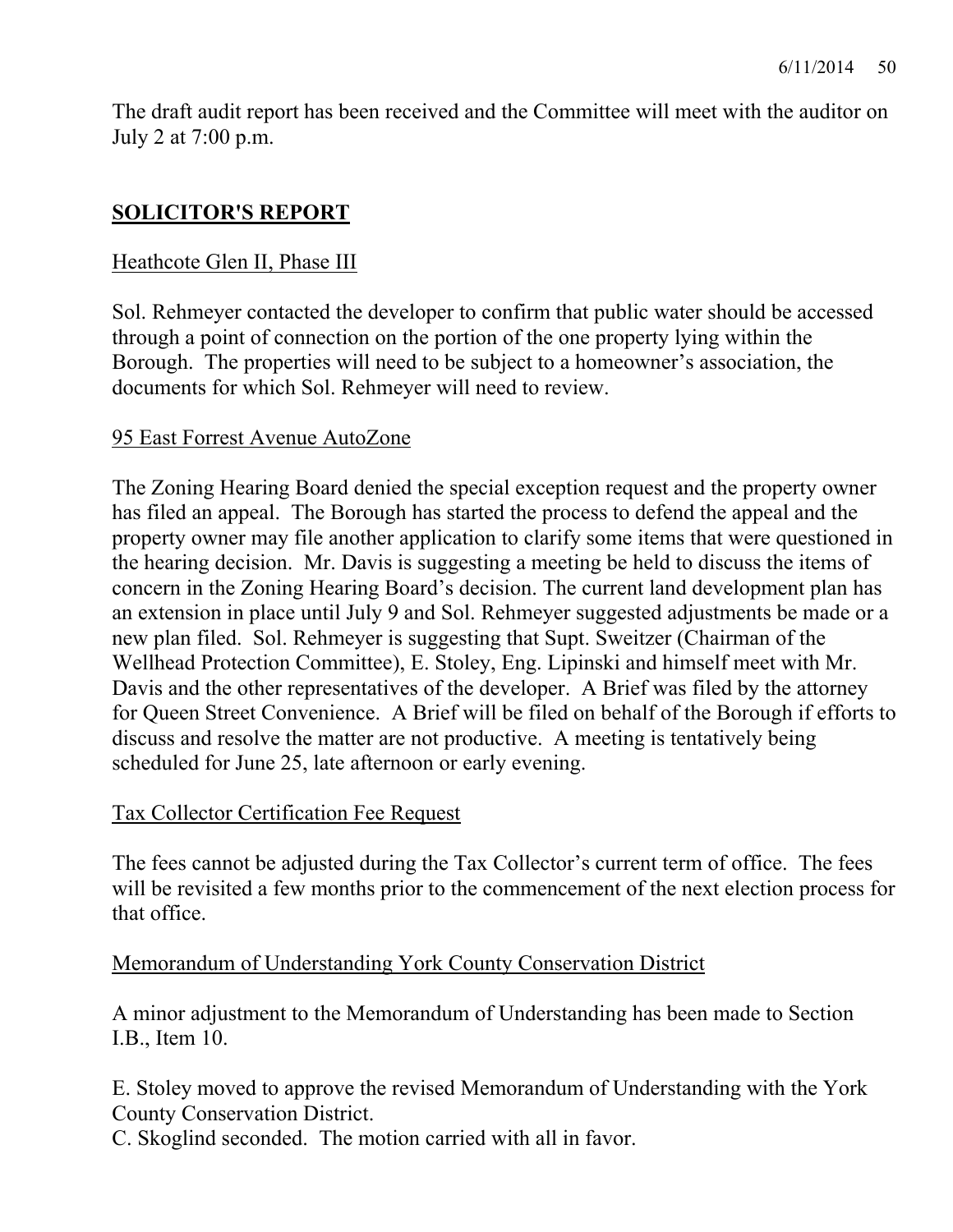#### Water Meter Agreement

Sol. Rehmeyer followed up with J.T. Hand of The York Water Company seeking comments to the Agreement for Provision of Meter Readings.

## Sewer Capacity Resolution

Sol. Rehmeyer is in the process of reviewing information on usage at the Stonebridge Business Park. The Authority has a Resolution for consideration with regard to penalties for excess use.

As part of this discussion, it was mentioned that New Freedom Borough has obtained block grant funds and stated in its application the funds would be used to create new sewer capacity by repairing its I & I. The Borough had sent a letter to New Freedom Borough last September reminding it that it can't create additional capacity by repairing I & I. Another letter will be sent.

## Easement Agreement Shrewsbury Self-Storage

A draft Agreement was presented for review.

E. Stoley moved that President Ridgely be authorized to sign the agreement. M. Sharkey seconded. The motion carried with all in favor.

#### Snow Removal and Snow Emergency Ordinances

Mayor Schnabel brought up that he didn't feel a fine should be levied for not clearing a fire hydrant. Last month, there was discussion regarding clearing snow from hydrants and it was decided to leave it as it is now which is a clearance of three feet with no fine being levied.

E. Stoley moved to remove the wording that pertains to fining a homeowner who has not cleared the hydrant on his property with no requirement to clear the hydrant. C. Munch seconded. Roll call vote:

| Arbogast | no, not in favor |
|----------|------------------|
| Buchanan | no, not in favor |
| Munch    | yes, in favor    |
| Sharkey  | no, not in favor |
| Skoglind | no, not in favor |
| Stoley   | yes, in favor    |
| Ridgely  | no, not in favor |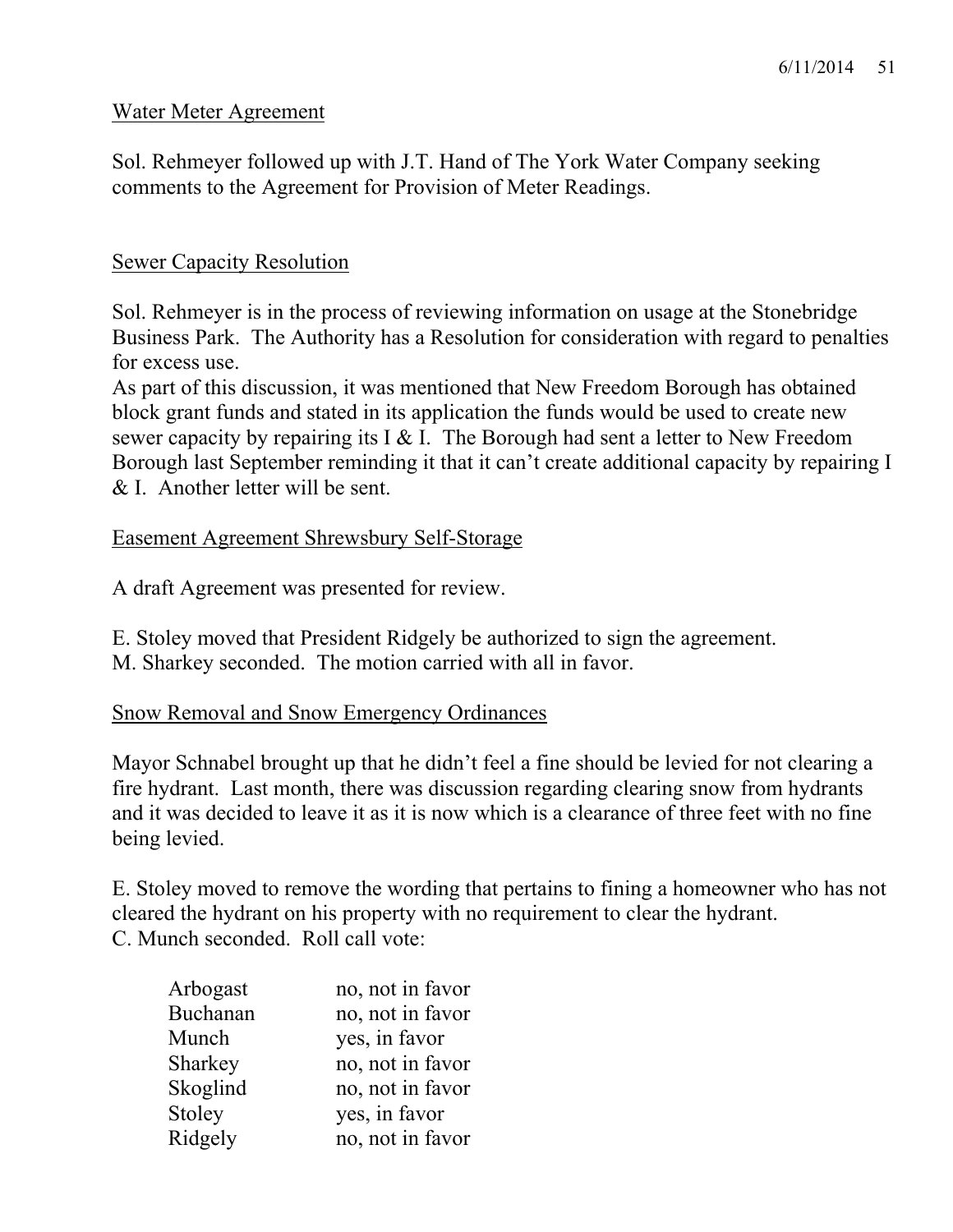R. Buchanan moved that the ordinance be approved as presented.

C. Skoglind seconded. The motion carried with one opposition, E. Stoley.

(Ordinance has not been advertised.)

An item will be included in the newsletter that if any resident needs help in clearing their hydrant, to call the Borough office.

## **Public Safety, Welfare and Personnel** – Fred W. Arbogast

## New Public Works Employee

Mark Ayres started on June 9. Ron Rohrbaugh and Scott Hanson will work part-time as summer employees until August and as needed.

## **Secretary's Report** – Cindy L. Bosley

## New Computer for Bookkeeper

Due to an upgrade requirement for Quickbooks, the operating system now requires Windows 7 and the 2005 computer did not have enough memory to run both programs. The cost for a new Dell PC is \$562.00 as we already purchased the Windows 7 software.

## York County Boroughs Assn. Meeting

The next meeting is on June 26 at Kain Park.

## **York Adams Tax Bureau** – Michael G. Sharkey

The next meeting is on July 28.

## **Subdivision, Land Development and Zoning** – Eric W. Stoley

## **Planning Commission/Regional Planning Commission** – Eric W. Stoley

## **UNFINISHED BUSINESS**

#### **NEW BUSINESS**

Issue Control Sheet

The sheet was updated accordingly.